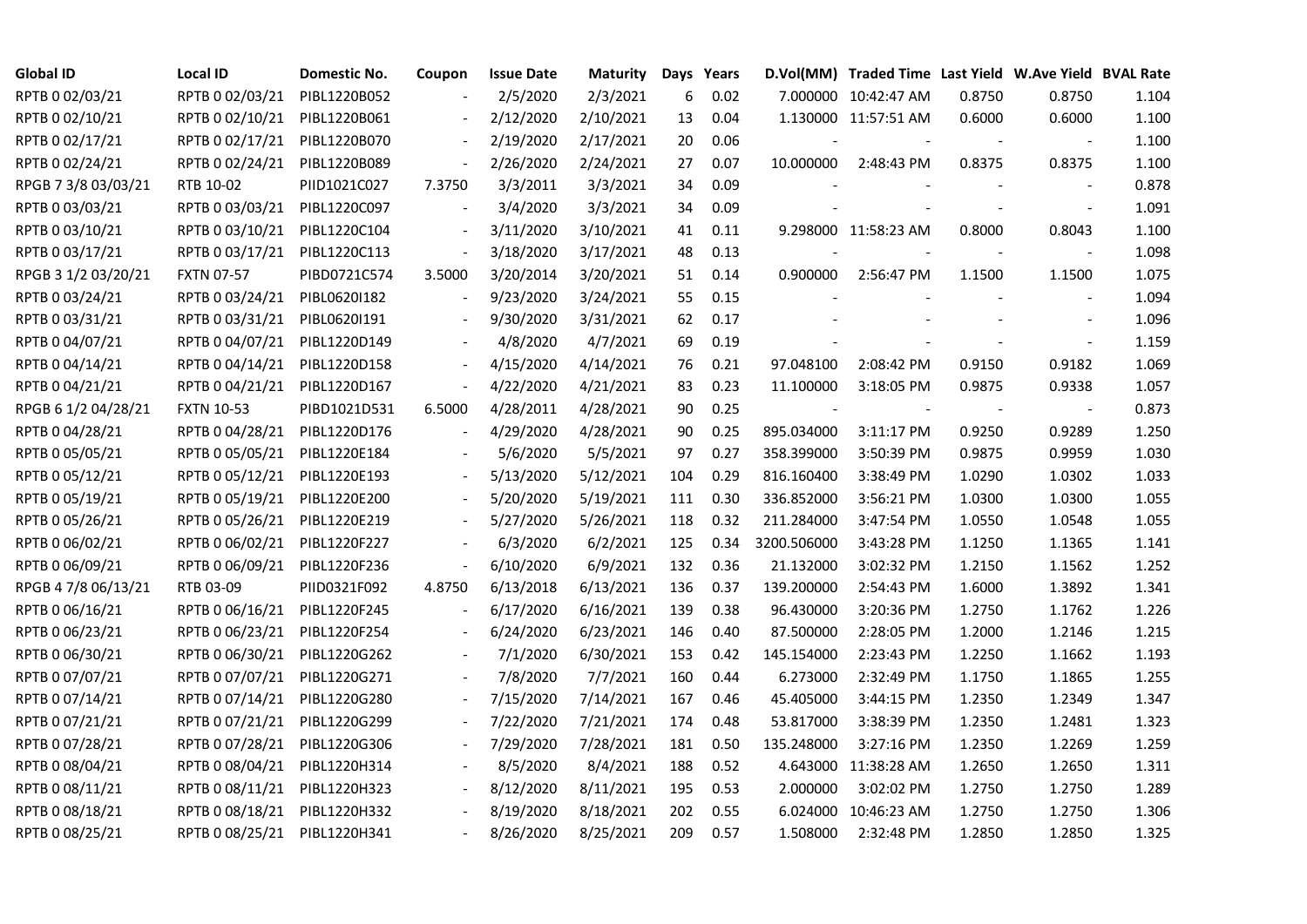| <b>Global ID</b>     | <b>Local ID</b>   | Domestic No. | Coupon                   | <b>Issue Date</b>     | <b>Maturity</b> |     | Days Years |            | D.Vol(MM) Traded Time Last Yield W.Ave Yield BVAL Rate |        |                          |       |
|----------------------|-------------------|--------------|--------------------------|-----------------------|-----------------|-----|------------|------------|--------------------------------------------------------|--------|--------------------------|-------|
| RPTB 0 09/01/21      | RPTB 0 09/01/21   | PIBL1220I359 |                          | 9/2/2020              | 9/1/2021        | 216 | 0.59       |            | 8.000000 11:58:47 AM                                   | 1.3250 | 1.3250                   | 1.326 |
| RPTB 0 09/08/21      | RPTB 0 09/08/21   | PIBL1220I368 |                          | 9/9/2020              | 9/8/2021        | 223 | 0.61       | 30.982000  | 3:05:18 PM                                             | 1.3150 | 1.3160                   | 1.337 |
| RPTB 0 09/22/21      | RPTB 0 09/22/21   | PIBL1220I386 |                          | 9/23/2020             | 9/22/2021       | 237 | 0.65       | 20.888000  | 3:26:33 PM                                             | 1.3250 | 1.3238                   | 1.366 |
| RPTB 0 09/29/21      | RPTB 0 09/29/21   | PIBL1220I395 | $\blacksquare$           | 9/30/2020             | 9/29/2021       | 244 | 0.67       |            |                                                        |        | $\blacksquare$           | 1.377 |
| RPTB 0 10/06/21      | RPTB 0 10/06/21   | PIBL1220J401 |                          | 10/7/2020             | 10/6/2021       | 251 | 0.69       |            |                                                        |        |                          | 1.357 |
| RPTB 0 10/13/21      | RPTB 0 10/13/21   | PIBL1220J410 |                          | 10/14/2020            | 10/13/2021      | 258 | 0.71       |            |                                                        |        | $\blacksquare$           | 1.393 |
| RPGB 5 3/4 10/20/21  | RTB 10-03         | PIID1021J039 | 5.7500                   | 10/20/2011            | 10/20/2021      | 265 | 0.73       |            |                                                        |        |                          | 1.403 |
| RPTB 0 10/20/21      | RPTB 0 10/20/21   | PIBL1220J429 |                          | 10/21/2020            | 10/20/2021      | 265 | 0.73       |            |                                                        |        | $\blacksquare$           | 1.489 |
| RPTB 0 10/27/21      | RPTB 0 10/27/21   | PIBL1220J438 |                          | 10/28/2020            | 10/27/2021      | 272 | 0.75       | 39.800000  | 3:29:15 PM                                             | 1.3650 | 1.3650                   | 1.382 |
| RPTB 0 11/03/21      | RPTB 0 11/03/21   | PIBL1220K445 |                          | 11/4/2020             | 11/3/2021       | 279 | 0.76       |            | 57.220000 11:22:19 AM                                  | 1.3750 | 1.3750                   | 1.417 |
| RPTB 0 11/10/21      | RPTB 0 11/10/21   | PIBL1220K454 |                          | 11/11/2020            | 11/10/2021      | 286 | 0.78       | 38.068000  | 3:00:07 PM                                             | 1.3900 | 1.3873                   | 1.424 |
| RPTB 0 11/17/21      | RPTB 0 11/17/21   | PIBL1220K463 |                          | 11/18/2020            | 11/17/2021      | 293 | 0.80       |            |                                                        |        | $\overline{\phantom{a}}$ | 1.417 |
| RPGB 5 3/4 11/24/21  | <b>FXTN 10-55</b> | PIBD1021K551 | 5.7500                   | 11/24/2011 11/24/2021 |                 | 300 | 0.82       |            | 16.000000 11:09:20 AM                                  | 1.5000 | 1.5000                   | 1.615 |
| RPTB 0 11/24/21      | RPTB 0 11/24/21   | PIBL1220K472 | $\blacksquare$           | 11/25/2020            | 11/24/2021      | 300 | 0.82       | 91.000000  | 3:00:51 PM                                             | 1.3900 | 1.3816                   | 1.384 |
| RPTB 0 12/01/21      | RPTB 0 12/01/21   | PIBL1220L480 |                          | 12/2/2020             | 12/1/2021       | 307 | 0.84       |            |                                                        |        | $\overline{\phantom{a}}$ | 1.422 |
| RPTB 0 12/07/21      | RPTB 0 12/07/21   | PIBL1220L499 |                          | 12/9/2020             | 12/7/2021       | 313 | 0.86       | 28.882000  | 9:45:31 AM                                             | 1.4500 | 1.4500                   | 1.459 |
| RPTB 0 12/15/21      | RPTB 0 12/15/21   | PIBL1220L505 |                          | 12/16/2020            | 12/15/2021      | 321 | 0.88       |            | 47.680000 10:50:53 AM                                  | 1.4000 | 1.4299                   | 1.474 |
| RPTB 0 01/05/22      | RPTB 0 01/05/22   | PIBL1221A015 | $\overline{\phantom{a}}$ | 1/6/2021              | 1/5/2022        | 342 | 0.94       |            |                                                        |        | $\blacksquare$           | 1.565 |
| RPTB 0 01/12/22      | RPTB 0 01/12/22   | PIBL1221A024 | $\blacksquare$           | 1/13/2021             | 1/12/2022       | 349 | 0.96       |            |                                                        |        |                          | 1.583 |
| RPGB 63/8 01/19/22   | <b>FXTN 10-54</b> | PIBD1022G545 | 6.3750                   | 7/19/2011             | 1/19/2022       | 356 | 0.98       | 100.000000 | 3:07:22 PM                                             | 1.5800 | 1.5800                   | 1.563 |
| RPTB 0 01/19/22      | RPTB 0 01/19/22   | PIBL1221A033 | $\overline{\phantom{a}}$ | 1/20/2021             | 1/19/2022       | 356 | 0.98       |            | 3.600000 11:22:22 AM                                   | 1.4850 | 1.4835                   | 1.567 |
| RPGB 4 01/26/22      | <b>FXTN 05-74</b> | PIBD0522A747 | 4.0000                   | 1/26/2017             | 1/26/2022       | 363 | 0.99       |            | 56.500000 11:25:20 AM                                  | 1.5500 | 1.6385                   | 1.613 |
| RPTB 0 01/26/22      | RPTB 0 01/26/22   | PIBL1221A042 |                          | 1/27/2021             | 1/26/2022       | 363 | 0.99       | 300.032000 | 3:50:01 PM                                             | 1.4850 | 1.4880                   | 1.492 |
| RPGB 15 03/14/22     | <b>FXTN 20-02</b> | PIBD2022C021 | 15.0000                  | 3/14/2002             | 3/14/2022       | 410 | 1.12       |            |                                                        |        |                          | 1.490 |
| RPGB 4 3/4 07/04/22  | <b>FXTN 03-24</b> | PIBD0322G247 | 4.7500                   | 7/4/2019              | 7/4/2022        | 522 | 1.43       | 10.575000  | 2:44:20 PM                                             | 1.6250 | 1.6241                   | 1.587 |
| RPGB 4 7/8 08/02/22  | <b>FXTN 10-56</b> | PIBD1022H562 | 4.8750                   | 8/2/2012              | 8/2/2022        | 551 | 1.51       |            |                                                        |        |                          | 1.655 |
| RPGB 4 3/4 09/13/22  | <b>FXTN 10-57</b> | PIBD1022I570 | 4.7500                   | 9/13/2012             | 9/13/2022       | 593 | 1.62       |            |                                                        |        | $\blacksquare$           | 1.696 |
| RPGB 12 3/4 10/17/22 | <b>FXTN 20-03</b> | PIBD2022J033 | 12.7500                  | 10/17/2002            | 10/17/2022      | 627 | 1.72       |            |                                                        |        | $\blacksquare$           | 1.725 |
| RPGB 4 5/8 12/04/22  | RTB 05-11         | PIID0522L114 | 4.6250                   | 12/4/2017             | 12/4/2022       | 675 | 1.85       |            | 146.050000 11:51:17 AM                                 | 1.7800 | 1.7910                   | 1.778 |
| RPGB 4 12/06/22      | <b>FXTN 10-58</b> | PIBD1022L585 | 4.0000                   | 12/6/2012             | 12/6/2022       | 677 | 1.85       |            |                                                        |        |                          | 1.827 |
| RPGB 4 3/8 02/11/23  | RTB 03-10         | PIID0323B101 | 4.3750                   | 2/11/2020             | 2/11/2023       | 744 | 2.04       | 751.890400 | 3:50:19 PM                                             | 1.8500 | 1.8429                   | 1.838 |
| RPGB 13 02/20/23     | <b>FXTN 20-04</b> | PIBD2023B048 | 13.0000                  | 2/20/2003             | 2/20/2023       | 753 | 2.06       |            |                                                        |        | $\overline{\phantom{a}}$ | 1.831 |
| RPGB 5 1/2 03/08/23  | <b>FXTN 05-75</b> | PIBD0523C752 | 5.5000                   | 3/8/2018              | 3/8/2023        | 769 | 2.11       |            | 140.000000 11:57:30 AM                                 | 1.8300 | 1.8350                   | 1.825 |
| RPGB 3 1/2 04/21/23  | <b>FXTN 07-58</b> | PIBD0723D588 | 3.5000                   | 4/21/2016             | 4/21/2023       | 813 | 2.23       | 25.000000  | 2:38:43 PM                                             | 1.8500 | 1.8650                   | 1.853 |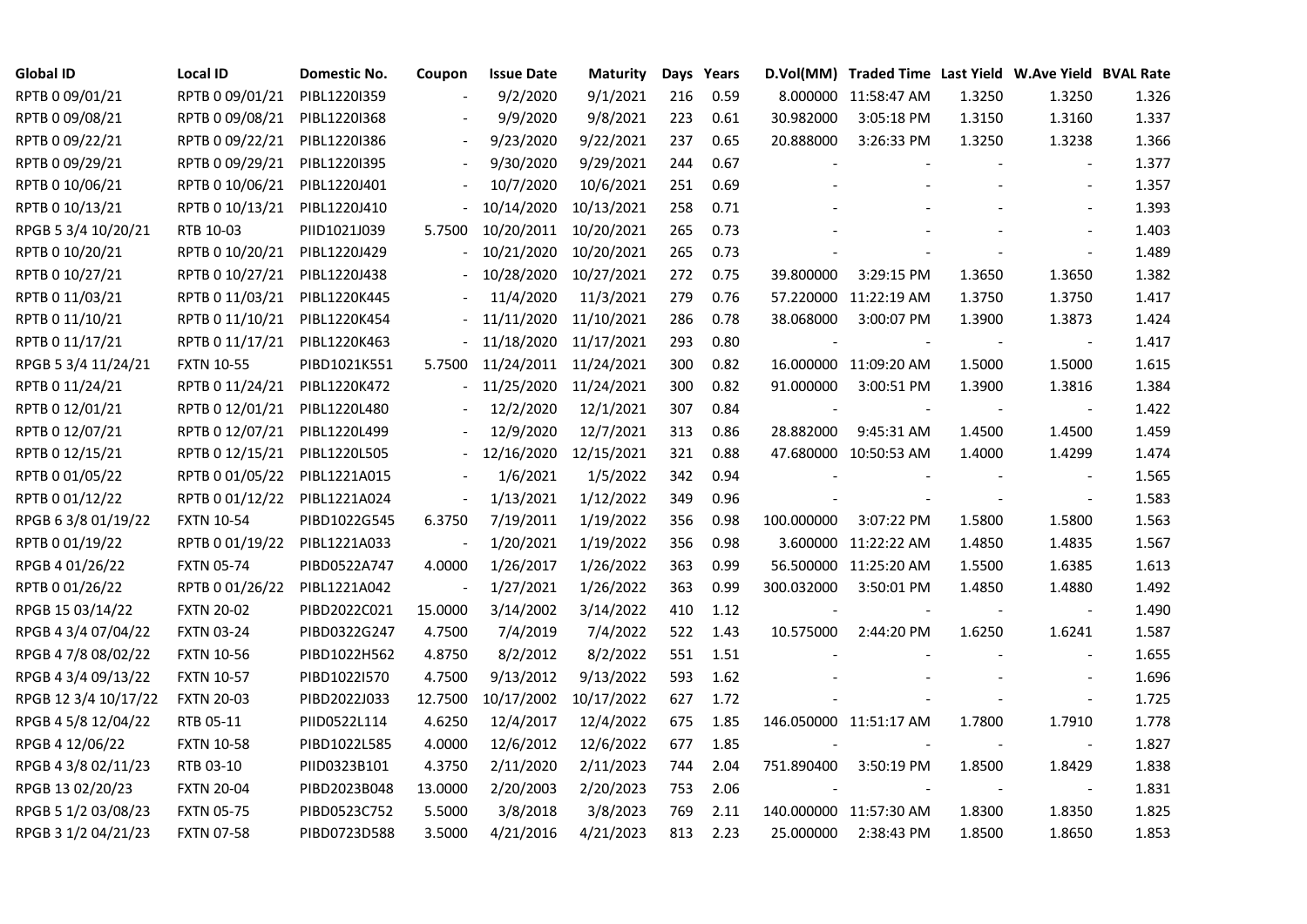| <b>Global ID</b>     | <b>Local ID</b>   | Domestic No. | Coupon  | <b>Issue Date</b> | <b>Maturity</b>       | Days | Years |                          | D.Vol(MM) Traded Time Last Yield W.Ave Yield BVAL Rate |        |                          |       |
|----------------------|-------------------|--------------|---------|-------------------|-----------------------|------|-------|--------------------------|--------------------------------------------------------|--------|--------------------------|-------|
| RPGB 11 7/8 05/29/23 | <b>FXTN 20-05</b> | PIBD2023E054 | 11.8750 | 5/29/2003         | 5/29/2023             | 851  | 2.33  |                          |                                                        |        |                          | 1.890 |
| RPGB 3 1/4 08/15/23  | RTB 10-04         | PIID1023H046 | 3.2500  | 8/15/2013         | 8/15/2023             | 929  | 2.54  | 117.510000               | 3:07:01 PM                                             | 1.9500 | 1.9330                   | 1.897 |
| RPGB 2 3/8 09/10/23  | <b>FXTN 03-25</b> | PIBD0323I252 | 2.3750  | 9/10/2020         | 9/10/2023             | 955  | 2.62  | 2655.860000              | 3:02:19 PM                                             | 1.9400 | 1.9812                   | 1.974 |
| RPGB 11 3/8 10/23/23 | <b>FXTN 20-06</b> | PIBD2023J068 | 11.3750 | 10/23/2003        | 10/23/2023            | 998  | 2.73  |                          |                                                        |        | $\overline{\phantom{a}}$ | 2.017 |
| RPGB 6 1/4 03/12/24  | RTB 05-12         | PIID0524C129 | 6.2500  | 3/12/2019         | 3/12/2024 1,139       |      | 3.12  | 85.860000                | 3:27:37 PM                                             | 1.9850 | 1.9534                   | 1.940 |
| RPGB 4 1/2 04/20/24  | <b>FXTN 07-59</b> | PIBD0724D595 | 4.5000  | 4/20/2017         | 4/20/2024 1,178       |      | 3.23  |                          | 0.300000 10:48:09 AM                                   | 2.1500 | 2.1500                   | 2.130 |
| RPGB 12 3/8 06/03/24 | <b>FXTN 20-07</b> | PIBD2024F075 | 12.3750 | 6/3/2004          | 6/3/2024 1,222        |      | 3.35  |                          |                                                        |        |                          | 2.183 |
| RPGB 12 7/8 08/05/24 | <b>FXTN 20-08</b> | PIBD2024H086 | 12.8750 | 8/5/2004          | 8/5/2024 1,285        |      | 3.52  |                          |                                                        |        | $\bar{\phantom{a}}$      | 2.229 |
| RPGB 4 1/8 08/20/24  | <b>FXTN 10-59</b> | PIBD1024H595 | 4.1250  | 8/20/2014         | 8/20/2024 1,300       |      | 3.56  |                          | 0.703000 10:44:46 AM                                   | 2.2000 | 2.2000                   | 2.111 |
| RPGB 4 1/4 10/17/24  | <b>FXTN 05-76</b> | PIBD0524J762 | 4.2500  | 10/17/2019        | 10/17/2024 1,358      |      | 3.72  |                          |                                                        |        |                          | 2.225 |
| RPGB 13 3/4 11/11/24 | <b>FXTN 20-09</b> | PIBD2024K091 | 13.7500 | 11/11/2004        | 11/11/2024 1,383      |      | 3.79  |                          |                                                        |        | $\blacksquare$           | 2.396 |
| RPGB 5 3/4 04/12/25  | <b>FXTN 07-61</b> | PIBD0725D618 | 5.7500  | 4/12/2018         | 4/12/2025 1,535       |      | 4.20  | 25.000000                | 9:22:40 AM                                             | 2.4500 | 2.4500                   | 2.447 |
| RPGB 12 1/8 04/14/25 | <b>FXTN 20-10</b> | PIBD2025D103 | 12.1250 | 4/14/2005         | 4/14/2025 1,537       |      | 4.21  |                          |                                                        |        | $\overline{\phantom{a}}$ | 2.572 |
| RPGB 2 5/8 08/12/25  | RTB 05-13         | PIID0525H130 | 2.6250  | 8/12/2020         | 8/12/2025 1,657       |      | 4.54  | 8071.627000              | 3:51:56 PM                                             | 2.6250 | 2.6384                   | 2.627 |
| RPGB 3 5/8 09/09/25  | <b>FXTN 10-60</b> | PIBD10251608 | 3.6250  | 9/9/2015          | 9/9/2025 1,685        |      | 4.61  | 2644.605000              | 3:58:39 PM                                             | 2.6300 | 2.6386                   | 2.637 |
| RPGB 12 1/8 10/20/25 | <b>FXTN 20-11</b> | PIBD2025J116 | 12.1250 | 10/20/2005        | 10/20/2025 1,726      |      | 4.73  |                          |                                                        |        |                          | 2.520 |
| RPGB 18 1/4 11/29/25 | <b>FXTN 25-01</b> | PIBD2525K015 | 18.2500 | 11/29/2000        | 11/29/2025 1,766      |      | 4.84  |                          |                                                        |        |                          | 2.544 |
| RPGB 10 1/4 01/19/26 | <b>FXTN 20-12</b> | PIBD2026A122 | 10.2500 | 1/19/2006         | 1/19/2026 1,817       |      | 4.98  |                          |                                                        |        |                          | 2.616 |
| RPGB 6 1/4 02/14/26  | <b>FXTN 07-62</b> | PIBD0726B627 | 6.2500  | 2/14/2019         | 2/14/2026 1,843       |      | 5.05  | 1605.500000              | 3:42:28 PM                                             | 2.6400 | 2.6639                   | 2.660 |
| RPGB 3 1/2 09/20/26  | RTB 10-05         | PIID1026I057 | 3.5000  | 9/20/2016         | 9/20/2026 2,061       |      | 5.64  | 700.000000               | 3:22:35 PM                                             | 2.7500 | 2.7679                   | 2.747 |
| RPGB 6 1/4 10/20/26  | RTB 15-01         | PIID1526J019 | 6.2500  | 10/20/2011        | 10/20/2026 2,091      |      | 5.73  |                          |                                                        |        | $\sim$                   | 2.690 |
| RPGB 8 12/07/26      | <b>FXTN 20-13</b> | PIBD2026L139 | 8.0000  | 12/7/2006         | 12/7/2026 2,139       |      | 5.86  |                          |                                                        |        |                          | 2.746 |
| RPGB 5 3/8 03/01/27  | RTB 15-02         | PIID1527C023 | 5.3750  | 3/1/2012          | 3/1/2027 2,223        |      | 6.09  |                          |                                                        |        |                          | 2.950 |
| RPGB 4 3/4 05/04/27  | <b>FXTN 10-61</b> | PIBD1027E617 | 4.7500  | 5/4/2017          | 5/4/2027 2,287        |      | 6.26  | 4070.000000              | 3:59:59 PM                                             | 2.8155 | 2.8397                   | 2.832 |
| RPGB 8 5/8 09/06/27  | <b>FXTN 20-14</b> | PIBD2027I140 | 8.6250  | 9/6/2007          | 9/6/2027 2,412        |      | 6.60  |                          |                                                        |        | $\blacksquare$           | 2.770 |
| RPGB 6 1/4 03/22/28  | <b>FXTN 10-63</b> | PIBD1028C635 | 6.2500  | 3/22/2018         | 3/22/2028 2,610       |      | 7.15  |                          | 28.000000 10:23:41 AM                                  | 2.8000 | 2.8000                   | 2.787 |
| RPGB 9 1/2 12/04/28  | <b>FXTN 20-15</b> | PIBD2028L151 | 9.5000  | 12/4/2008         | 12/4/2028 2,867       |      | 7.85  |                          |                                                        |        | $\blacksquare$           | 2.847 |
| RPGB 6 7/8 01/10/29  | <b>FXTN 10-64</b> | PIBD1029A644 | 6.8750  | 1/10/2019         | 1/10/2029 2,904       |      | 7.95  | 7417.000000 11:58:06 AM  |                                                        | 2.8500 | 2.8200                   | 2.739 |
| RPGB 8 3/4 05/27/30  | <b>FXTN 20-16</b> | PIBD2030E166 | 8.7500  | 5/27/2010         | 5/27/2030 3,406       |      | 9.33  |                          |                                                        |        | $\blacksquare$           | 2.878 |
| RPGB 2 7/8 07/09/30  | <b>FXTN 10-65</b> | PIBD1030G655 | 2.8750  | 7/9/2020          | 7/9/2030 3,449        |      | 9.44  | 1650.000000 10:18:17 AM  |                                                        | 2.9000 | 2.9424                   | 2.921 |
| RPGB 12 1/2 07/28/30 | <b>FXTN 25-02</b> | PIBD2530G029 | 12.5000 | 7/28/2005         | 7/28/2030 3,468       |      | 9.50  |                          |                                                        |        |                          | 2.926 |
| RPGB 11 1/4 01/26/31 | <b>FXTN 25-03</b> | PIBD2531A032 | 11.2500 | 1/26/2006         | 1/26/2031 3,650       |      | 9.99  |                          |                                                        |        | $\overline{\phantom{a}}$ | 2.951 |
| RPGB 8 07/19/31      | <b>FXTN 20-17</b> | PIBD2031G171 | 8.0000  | 7/19/2011         | 7/19/2031 3,824       |      | 10.47 | 971.000000               | 3:44:17 PM                                             | 3.0500 | 3.0346                   | 3.025 |
| RPGB 9 3/8 10/05/31  | <b>FXTN 25-04</b> | PIBD2531J042 | 9.3750  | 10/5/2006         | 10/5/2031 3,902 10.68 |      |       | $\overline{\phantom{a}}$ |                                                        |        |                          | 3.024 |